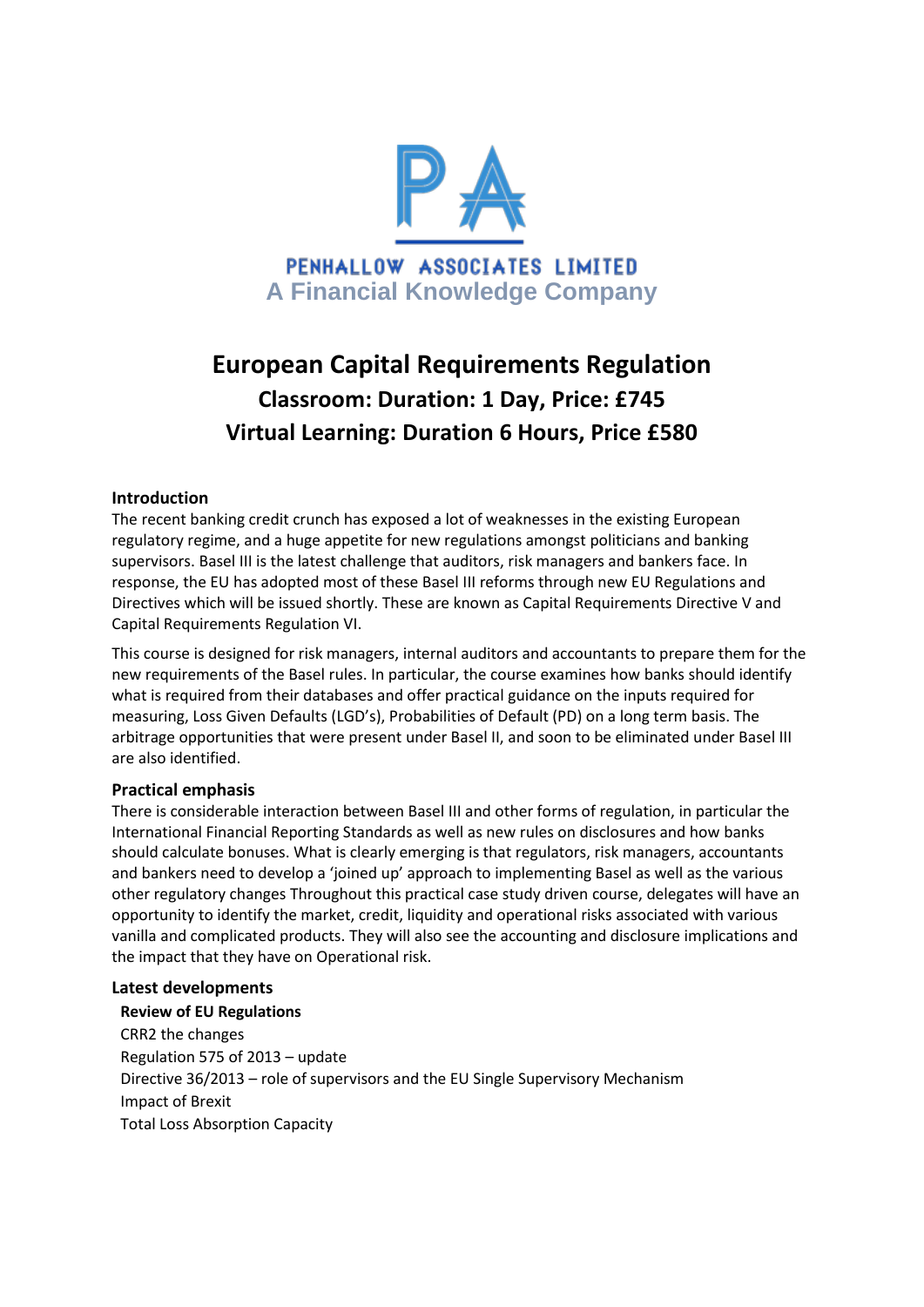#### **Problems that the new Regulations are attempting to address**

Hiding losses through off balance sheet exposures Correct impairment measurement – the impact of IFRS 9 Boundaries between the trading book and banking book Incorrect self-assessment through the Internal Model Approach **Potential solutions** OTC derivatives an margining Fundamental Review of Trading book New too big to fail rules Credit Valuation Adjustments **Minimum capital requirements for market risk** Fundamental Review of the Trading Book New boundaries between trading book and banking book Revised internal models approach Updated standardised approach to deal with flawed internal risk models

### **Trainer Profile**